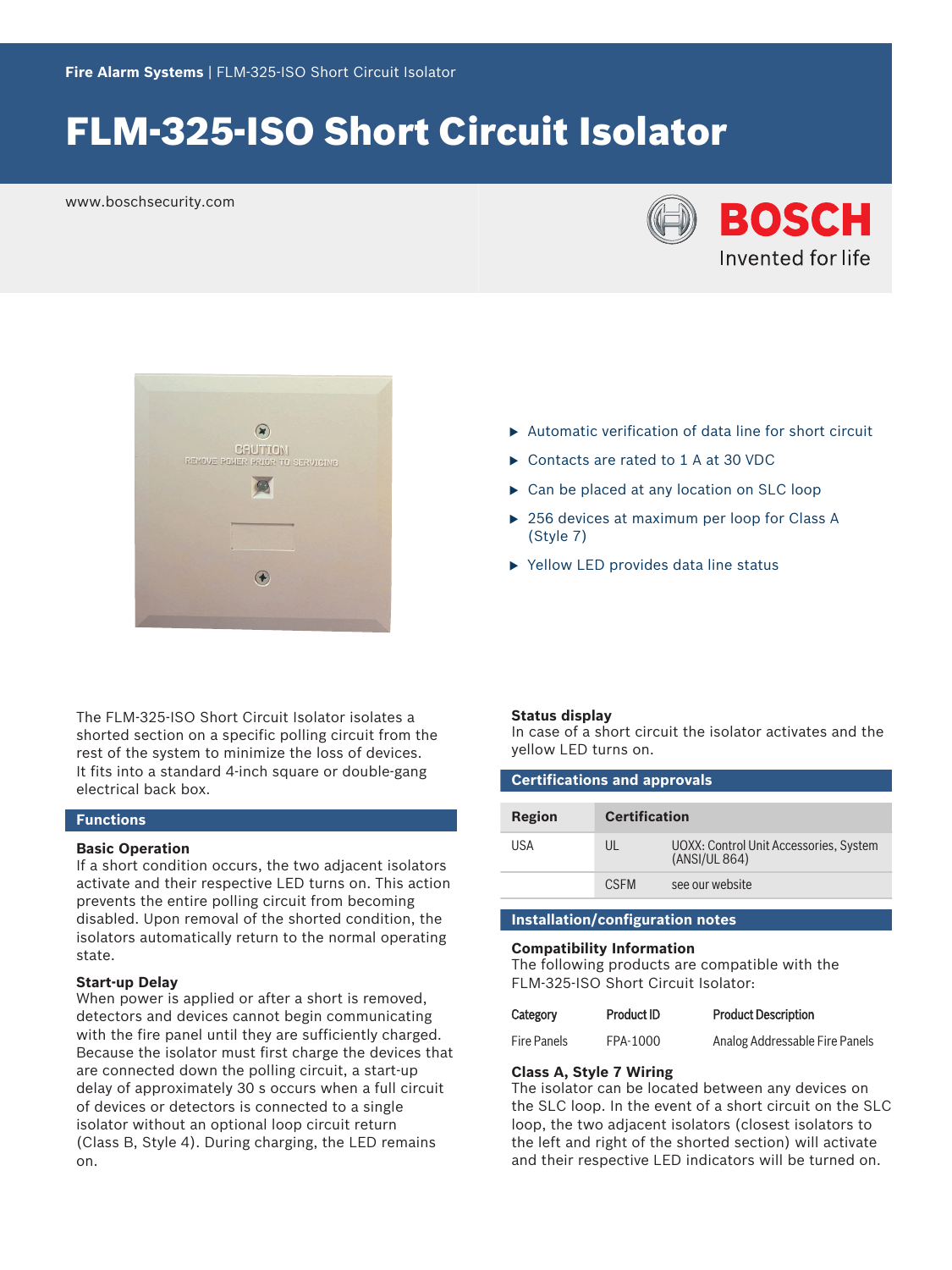All devices between the active short circuit isolators will be disconnected from the loop. This will prevent entire loop failure. After removal of the short circuit condition, the isolator goes back to normal and the fire panel restores the entire loop to normal operating state.

#### **Class B, Style 4 Wiring**

The isolator can be located between any devices on the SLC loop. In the event of a short circuit on SLC loop, an isolator closest to the shorted section will activate and the LED will be turned on.

All the devices beyond the shorted section will be disconnected. After removal of the short circuit condition, the isolator will automatically restore the entire loop to the normal operating state.

#### **Wiring**

#### **Notice**  $\mathbf i$

All wiring must conform to local codes, ordinances and regulations.

- 1. Install module wiring in accordance with job drawings and appropriate wiring diagram.
- 2. Secure the module to an approved electrical box (supplied by installer).

## **Parts included**

#### Quant. Component

- 1 FLM‑325‑ISO Short Circuit Isolator
- 1 Wall plate
- 1 Literature pack

## **Technical specifications**

#### **Electrical**

| Input Voltage              | 17 VDC to 41 VDC  |
|----------------------------|-------------------|
| <b>Current Consumption</b> |                   |
| $\cdot$ Standby            | $0.27 \text{ mA}$ |
| • Active (LED on)          | $10m$ A           |

#### **Mechanics**

| Dimension $(H \times W \times D)$ | $4.7$ in. x $4.2$ in. x $1.4$ in.<br>$(11.9 \text{ cm} \times 10.7 \text{ cm} \times 3.6 \text{ cm})$ |
|-----------------------------------|-------------------------------------------------------------------------------------------------------|
| Weight                            | $1.4$ oz $(39.7 g)$                                                                                   |
| LED indication                    | Yellow                                                                                                |
| Maximum number per loop           | 127                                                                                                   |

#### **Environmental Conditions**

| <b>Operating Temperature</b> | +32°F to +120°F (0°C to +49°C) |
|------------------------------|--------------------------------|
| Relative Humidity            | 90 %, non-condensing           |

#### **Ordering information**

#### **FLM‑325‑ISO Short Circuit Isolator**

Isolates a shorted section on a specific polling circuit from the rest of the system to minimize the loss of communication

Order number **FLM-325-ISO**